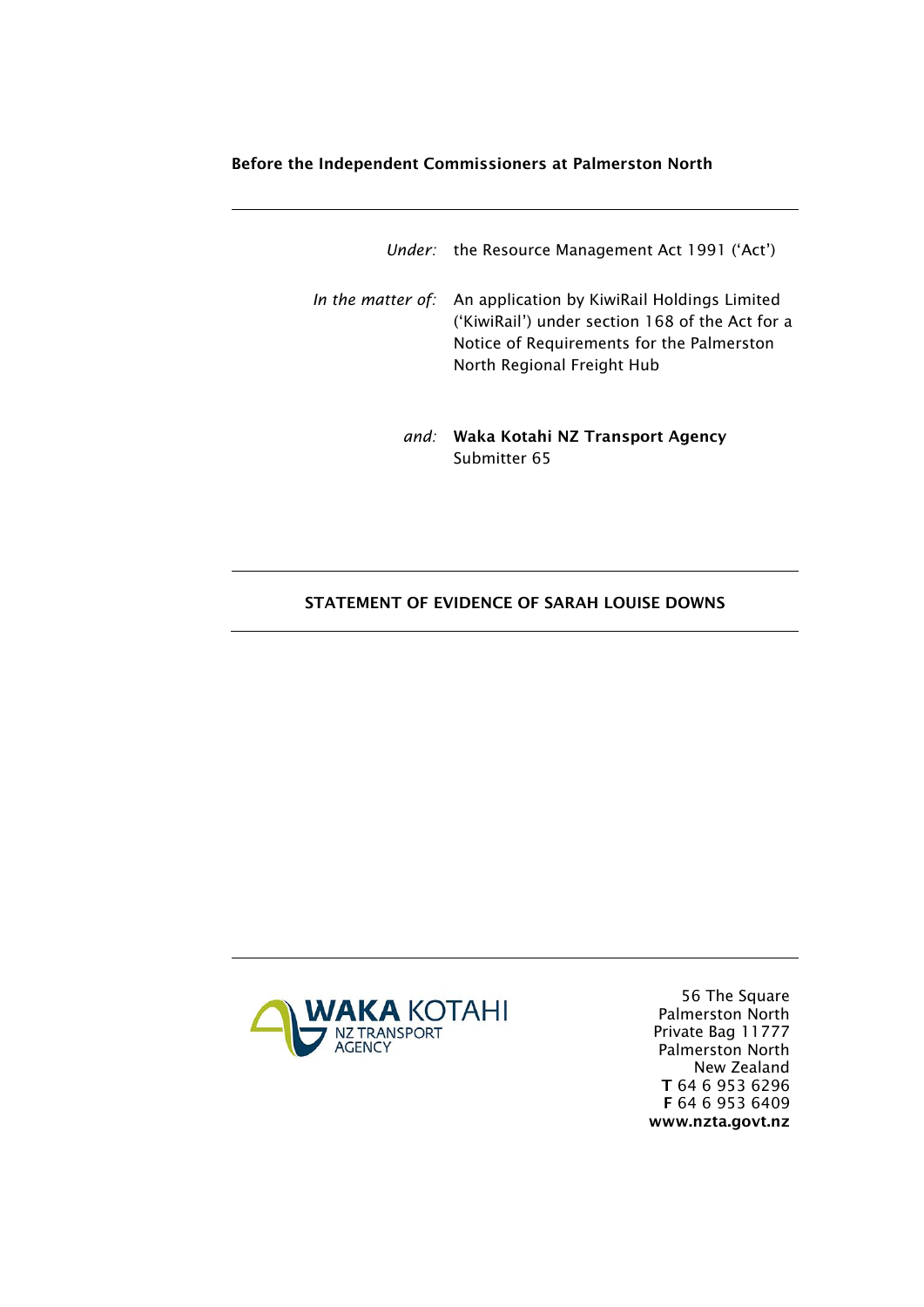#### 1 OUALIFICATIONS AND EXPERIENCE

- 1.1 My full name is Sarah Louise Downs.
- 1.2. I am the Regional Manager, System Design for the Central North Island (Manawatū -Wanganui, Taranaki, Hawke's Bay and Gisborne) regions at Waka Kotahi NZ Transport Agency ('Waka Kotahi'), based in Wellington. I have been employed by Waka Kotahi in a variety of roles since November 2015. I am responsible for the planning, securing investment funding, design and delivery of transport system outcomes in the Central North Island region.
- 1.3. I hold the qualification of BA (Hons) Geography from London Metropolitan University, Postgraduate in Education from Manchester Metropolitan University.
- 1.4. I am giving evidence in my capacity as a Waka Kotahi employee, looking at the statutory role and function of Waka Kotahi. I rely on my experience and knowledge of working for Waka Kotahi for the last 5 and a half years. My evidence is informed by high level strategies and government policy relevant to Waka Kotahi, the Horizons Regional Land Transport Plan, the collaborative work with stakeholders (including Councils and Kiwirail) on the Palmerston North Integrated Transport Initiative and discussions with colleagues on various aspects on this project.
- 1.5. My evidence relates to the Notice of Requirements by KiwiRail for the Palmerston North Regional Freight Hub (Freight Hub) on the western side of Railway Road and the North Island Main Trunk Line between Palmerston North airport and Bunnythorpe.
- 1.6. I have authority to give this evidence of behalf of Waka Kotahi.

### 2 SCOPE OF EVIDENCE

2.1 The purpose of my evidence is to outline the statutory roles of Waka Kotahi in relation to the road network and provide information about the Palmerston North Integrated Transport Initiative (PNITI). PNITI is a project underway with regional partners to develop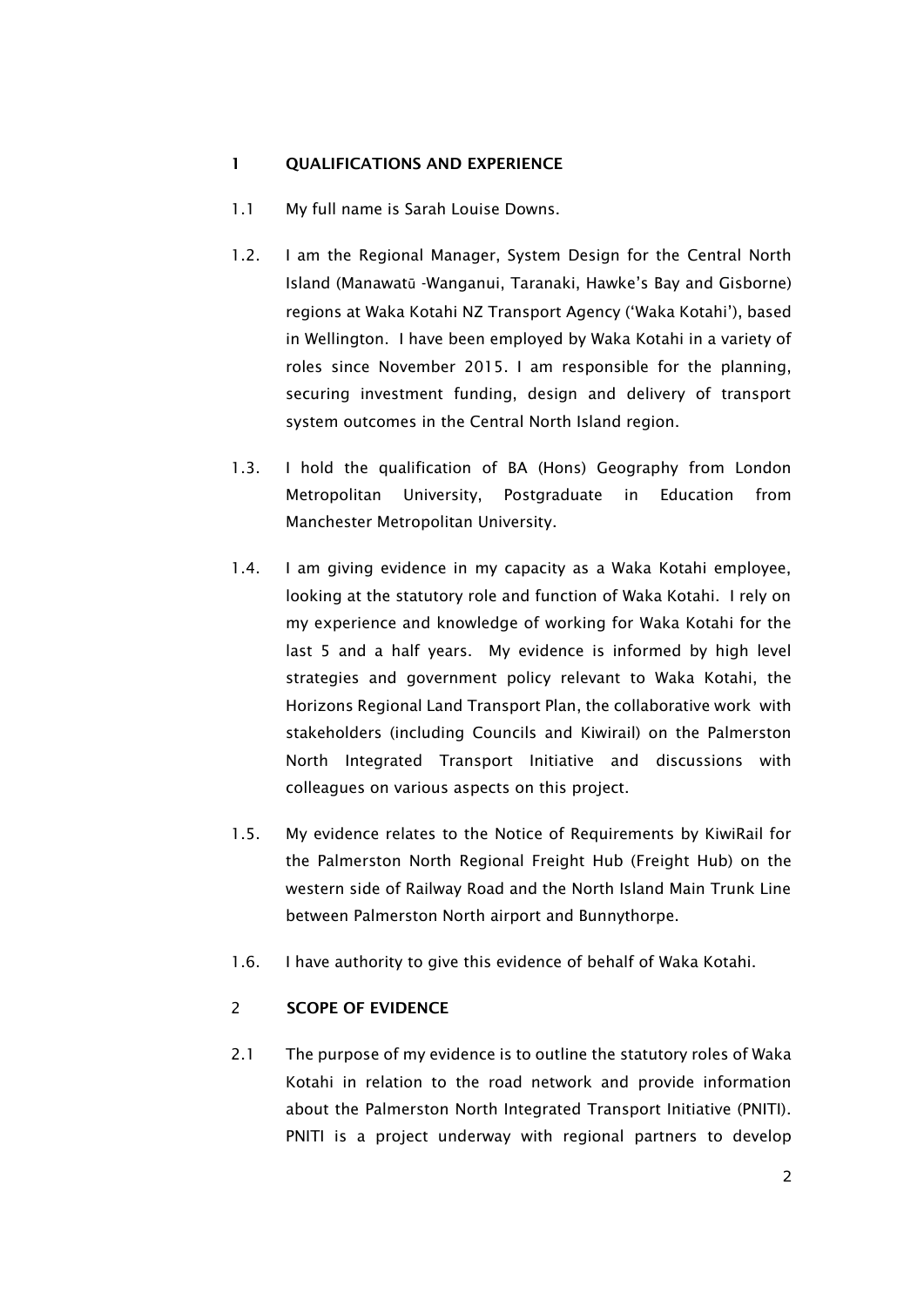transport system changes which support ongoing government  $inv$ estment in the region<sup>1</sup> and encourage economic development.  $\blacksquare$ explain the importance of alignment between PNITI and the Freight Hub, given the significance of the Freight Hub and PNITI to the Government's wider objectives in the region, and the expected impacts on the transport system.

- 2.2 Waka Kotahi's submission on the Notice of Requirement for the Freight Hub largely supported the proposed conditions relating to the transport network but sought some amendments which primarily related to consultation between the parties and having certainty of outcomes from that consultation.
- 2.3 KiwiRail and Waka Kotahi have continued to work together to refine the proposed conditions. As a result, Waka Kotahi agrees with, and endorses, the amendments to the conditions attached to Ms Bell's evidence. In particular, the amendments to the Road Network Integration Plan, Construction Traffic Management Plan and Operational Traffic Management Plan are supported by Waka Kotahi and Waka Kotahi considers that the amended conditions appropriately address the matters raised in its submission*.*
- 2.4 Accordingly, the scope of my evidence does not encompass further comment on the proposed conditions, rather the focus of my evidence provides the context and drivers behind Waka Kotahi's position on the proposed Freight Hub. This position informed the agreement reached on the proposed conditions, as referred to in paragraph 2.3 above.

## 3. WAKA KOTAHI'S STATUTORY FUNCTIONS, POWERS AND **RESPONSIBILITIES**

3.1. Waka Kotahi's statutory objective under the Land Transport Management Act 2003 (LTMA) is to undertake its functions in a

 $^1$  Including Te Ahu a Turanga Manawatū Tararua Highway, Linton and Ohakea regeneration, Turitea windfarm, Massey University expansion, Mid-Central DHB investment and the Freight Hub.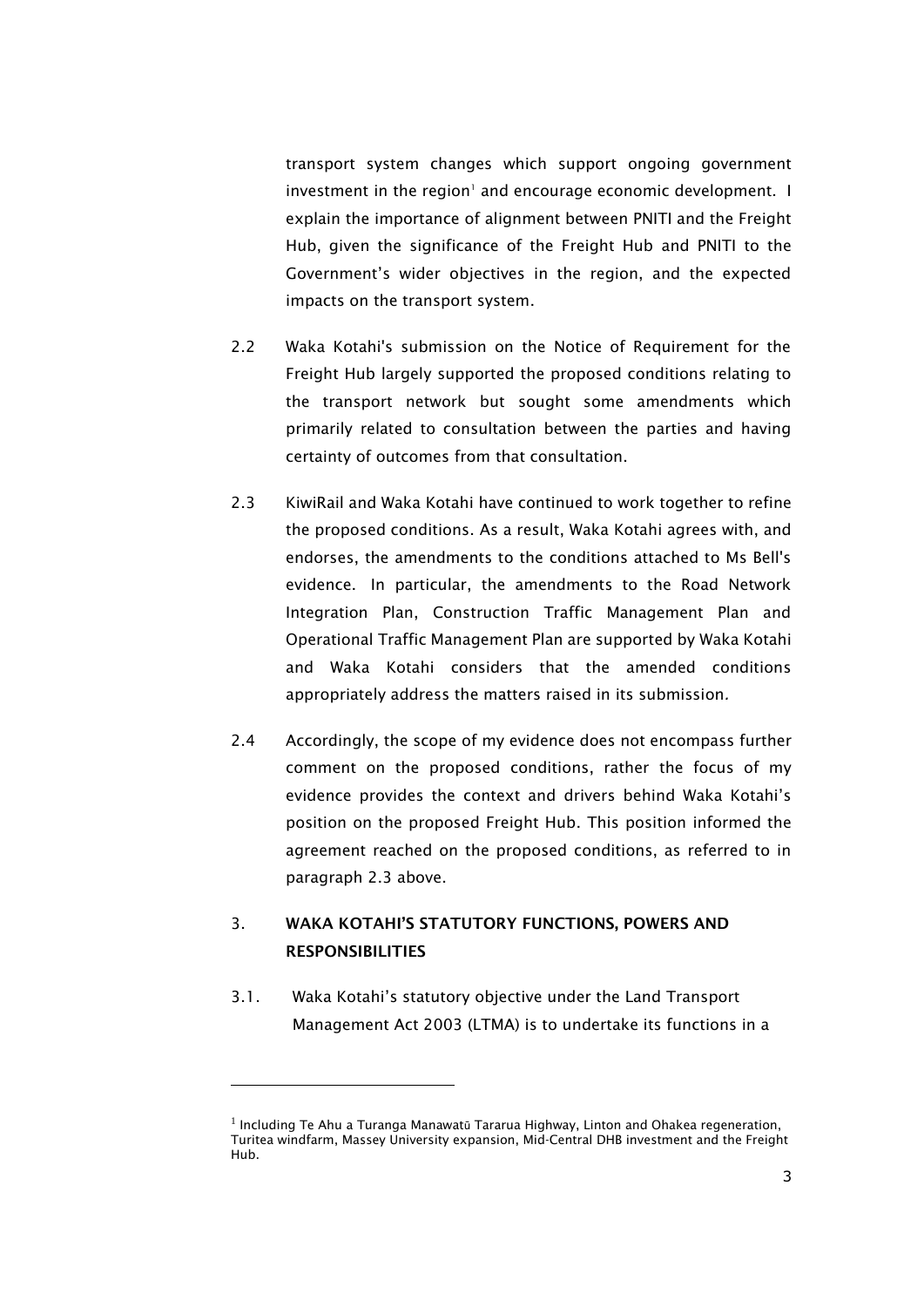way that contributes to an effective, efficient, and safe land transport system in the public interest.

- 3.2. Waka Kotahi must carry out its functions in a way that delivers on transport outcomes set by the Government which are provided in the Government Policy Statement on Land Transport 2018/2019- 2027-2028 (GPS)
- 3.3. The GPS 2021 took effect from 1 July 2021. It builds on the strategic direction set out in the earlier GPS and has four strategic priorities:
	- Safety
	- Better travel options
	- Improving freight connections
	- Climate change
- 3.4 The Ministry of Transport (MOT) has issues its 'Outcomes Framework' to define the long-term strategic outcomes for New Zealand's transport system and explain how government and the transport sector should work together towards these outcomes.
- 3.5 The MOT framework sets out an overall purpose of a transport system that improves wellbeing and liveability, which is achieved by the following five long-term outcomes sought for the transport system:
	- a) Inclusive access
	- b) Economic prosperity
	- c) Resilience and security
	- d) Environmental sustainability
	- e) Healthy and safe people
- 3.6 Figure 1 below (extracted from 'A framework for Shaping Our Transport System)<sup>2</sup> shows the outcomes and sets out what they mean.

 $2$  A framework for Shaping Our Transport System: Transport Outcomes and Mode Neutrality, page 3.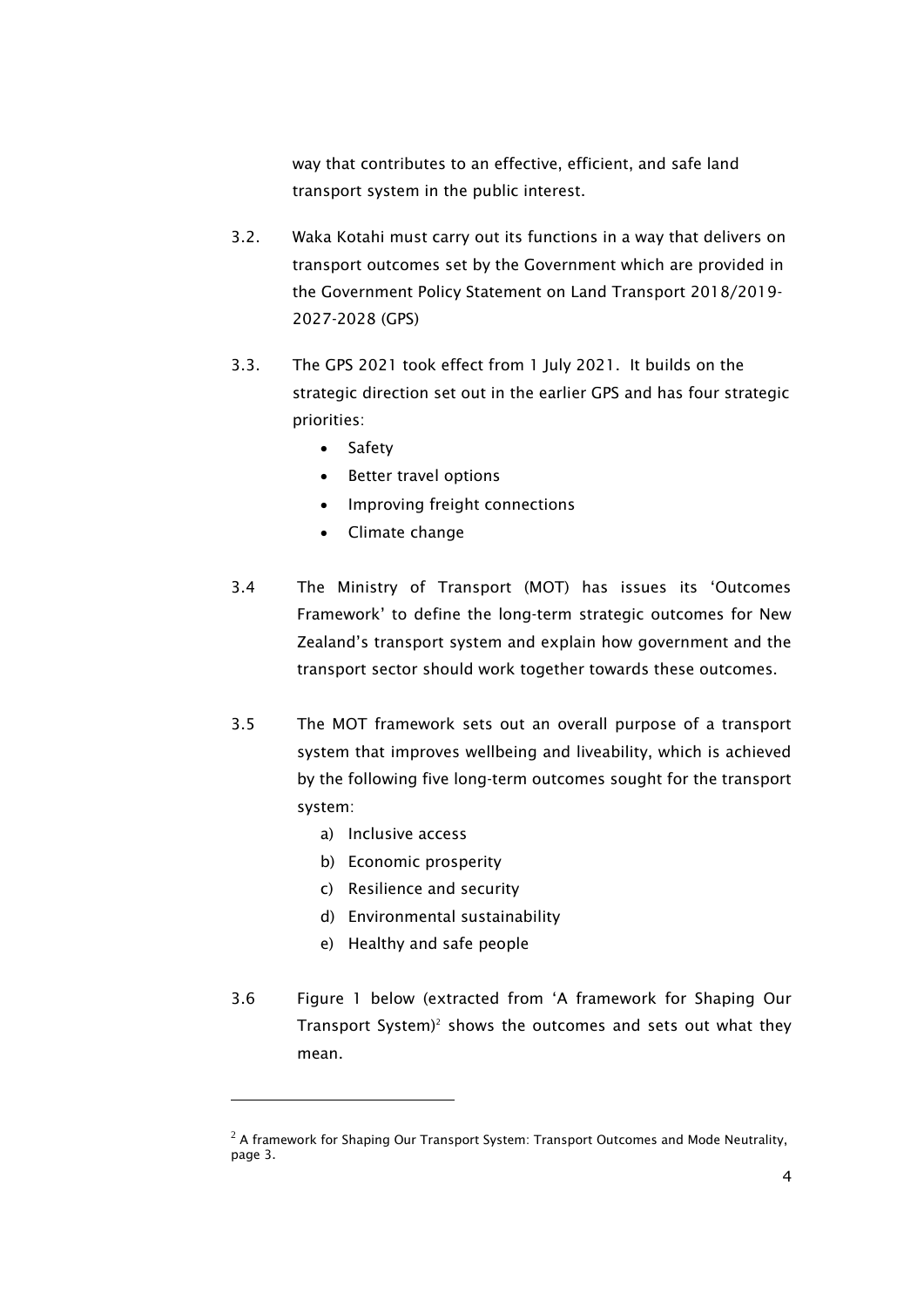

*Figure 1: Transport outcomes*

3.7 In considering the GPS and the clear direction provided by the Ministry of Transport, Waka Kotahi has an obligation to promote the integration of transport systems and modes, working in partnership with other organisations to give effect to the desired transport outcomes. PNITI is a key method Waka Kotahi is using to achieve these outcomes in the Horizons region.

# 4 THE PALMERSTON NORTH INTEGRATED TRANSPORT INITIATIVE BACKGROUND

- 4.1 The PNITI business case was endorsed by the Waka Kotahi board on the 5<sup>th</sup> February 2021. This endorsement confirms the strategic direction for transport investment in the region for the next 30 years.
- 4.2 The PNITI is a thirty-year package of interventions to work towards the outcomes sought by the GPS and Transport Outcomes Framework by managing planned economic growth, supporting the freight and distribution potential of the region, addressing safety issues and improving the liveability of the residential areas and city centre.
- 4.3 Investment objectives that have guided the development and assessment of the PNITI programme options relate to: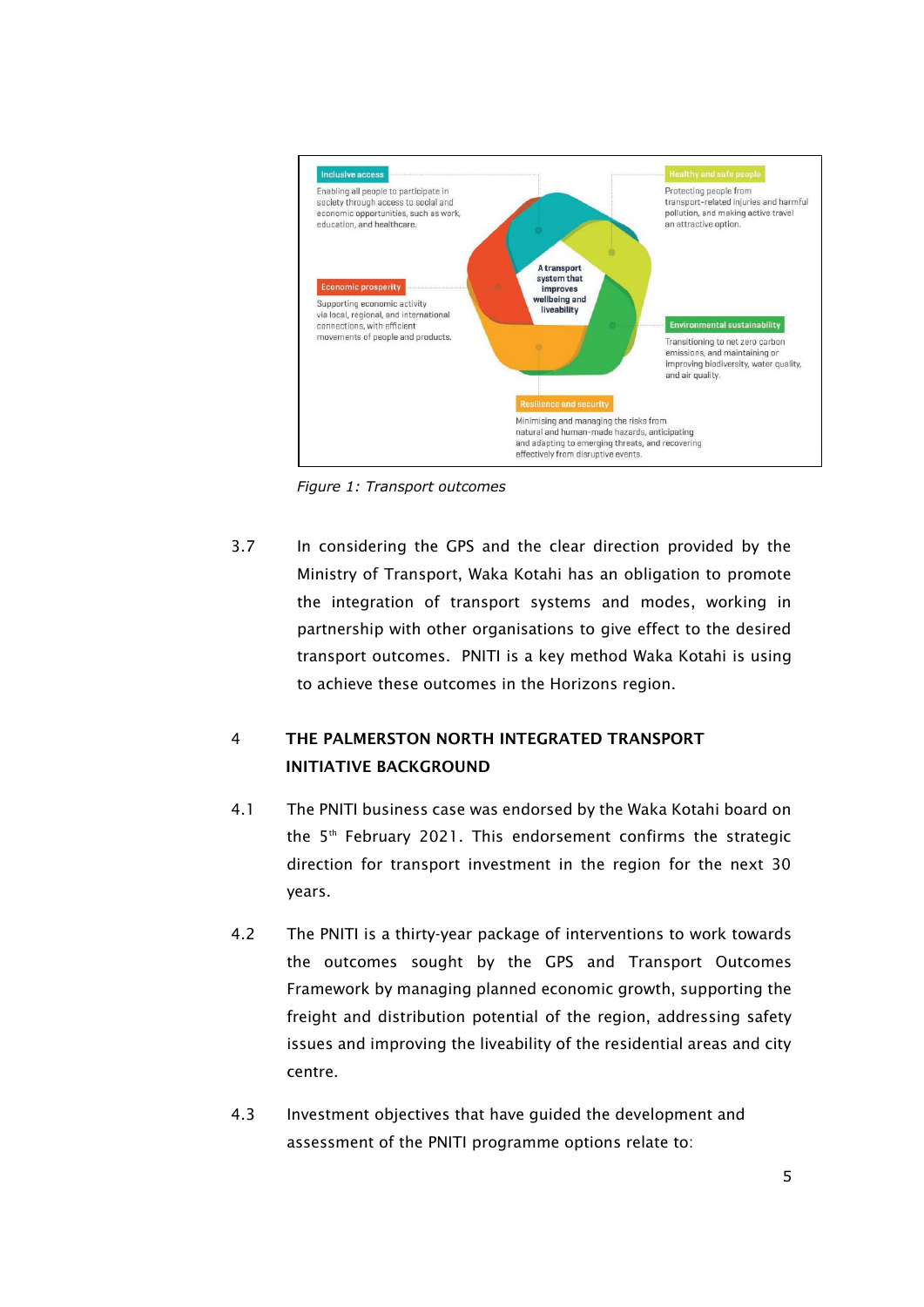- Improving freight access including strategic connections to the proposed Freight Hub and the Te Ahu a Turanga Manawatū Tararua Highway project
- Improving road safety across the network
- Improving amenity in urban areas through transport improvements
- 4.4 In collating the interventions identified in the business case, it was clear that improving freight access and movements in isolation would not realise all the benefits and opportunities available.
- 4.5 Interventions to improve safety and amenity within the central city were identified as needed and therefore included, along with land use and regional transport route planning interventions. These further interventions still require assessment and development as the programme is implemented. Combining these interventions with improvements to freight access and movements, PNITI will maximise the potential opportunities available and provide balanced and effective programmes of investment for the region.

## 5 THE PALMERSTON NORTH INTEGRATED TRANSPORT INITIATIVE

- 5.1 The thirty-year PNITI implementation plan consists of a comprehensive package of staged improvements, with the first ten years focussed on delivering safety, access and land use changes across the network. Longer term and more complex investments, including detailed investigation and development of a regional freight ring route, will be staged to align with wider economic drivers, including development of KiwiRail's Freight Hub.
- 5.2 The recommended PNITI programme will support Government investment in the region over the next 30 years and regional aspirations of being a strategic freight hub in the national supply chain.
- 5.3 The programme has been staged in line with modelling analysis which shows a number of transport and urban amenity benefits can be achieved in the shorter term through lower levels of investment.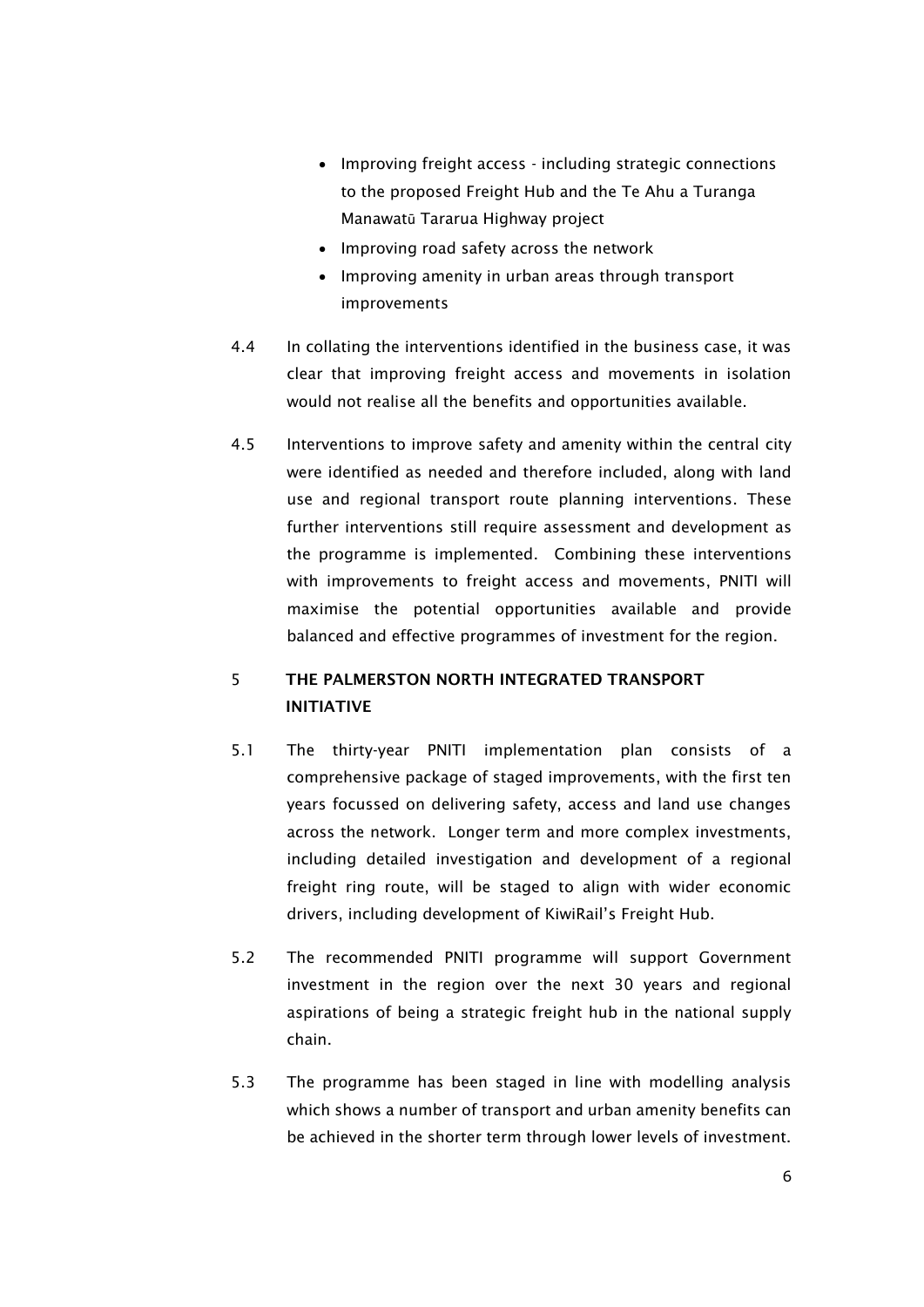This includes online corridor and intersection upgrades for safety and access, together with safer speeds, and land use changes across the network. These activities will be complemented by longer term interventions to support KiwiRail's Freight Hub, including development of a ring route and a future downstream bridge over the Manawatū River to reduce trips through the city and enhance mode shift through placemaking and amenity improvements

5.4 The PNITI programme sequence enables partners to focus on the optimal interventions in response to the identified problems when key investment decisions (such as the KiwiRail regional freight hub) are confirmed, in conjunction with other growth triggers. In this regard, the programme sequence is well aligned to the Waka Kotahi intervention hierarchy through the focus on integrated planning interventions and making best use of the existing transport system first.

#### PNITI PROJECT PARTNERS AND COLLABORATION

- 5.5 PNITI has been developed in partnership with key agencies, including Manawatū District Council, Palmerston North City Council, and Horizons Regional Council. There is clear alignment on the outcomes to be achieved through investment in the transport system, and the required packages of work to deliver these outcomes.
- 5.6 The project partners support the principles of the programme and the recommended programme of work developed in the PNITI business case. This sets the scene for future transport system change for this region. With several agencies across the public and private sectors involved in PNITI, a collaborative governance and management structure overseeing the PNITI programme has been proposed. This structure will provide shared direction and advice while preserving the ability for asset owners and/or investors to maintain their approval and decision-making processes. It is expected the PNITI will be an ongoing focus of any multi-agency governance discussions.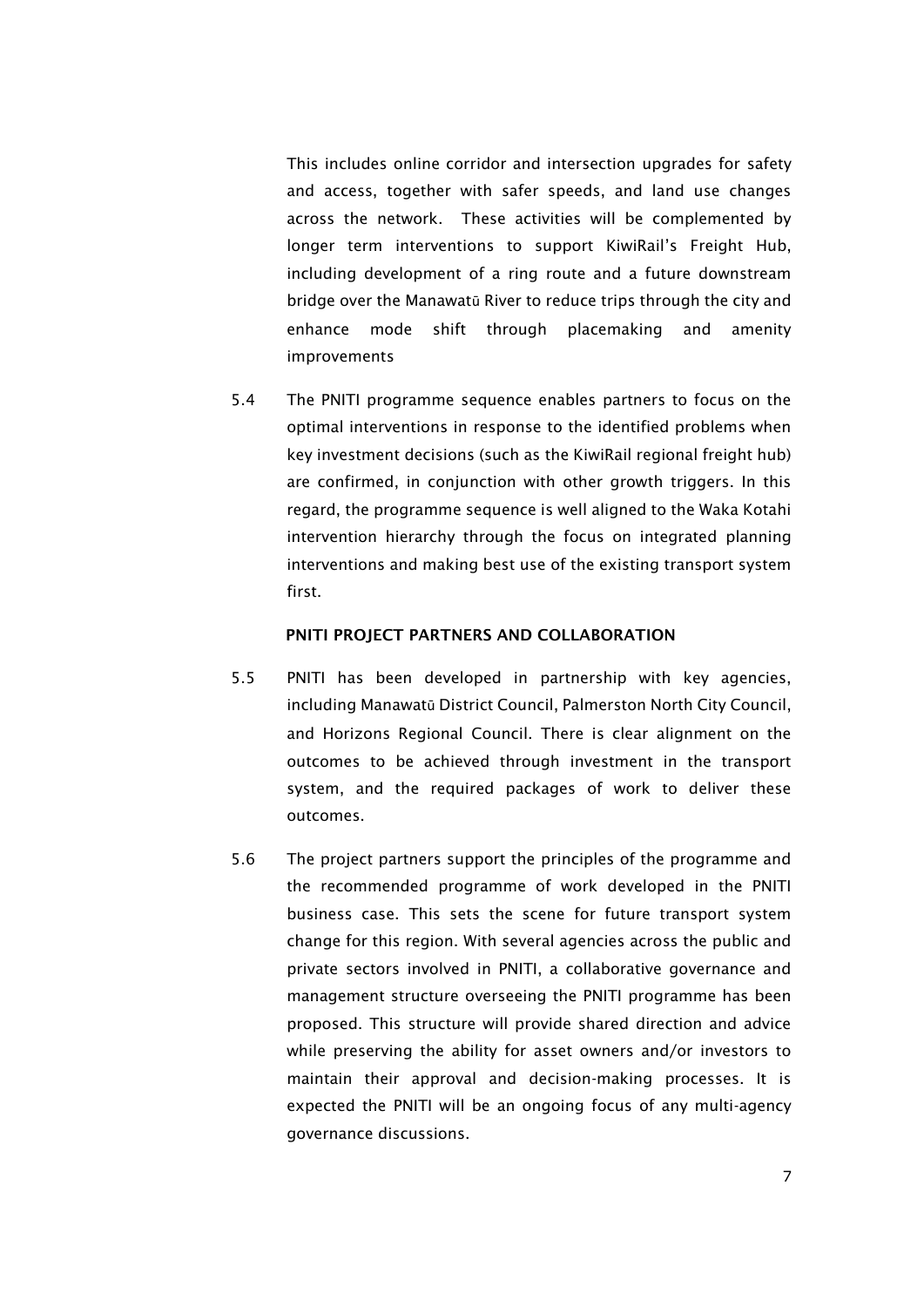### 6 RELATIONSHIP BETWEEN PNITI AND THE FREIGHT HUB

- 6.1 Enabling and supporting strategic transport connections to KiwiRail's proposed Freight Hub is a key priority for the PNITI.
- 6.2 The development of the KiwiRail freight hub supports the PNITI strategy seeking to move heavy vehicles from urban roads; enabling environmental, safety and the city's future strategic development plans to be realised.
- 6.3 Due to interdependencies between PNITI and the Freight Hub, Waka Kotahi staff have been involved in the Freight Hub development process, including participation in multi-criteria assessment workshops. I myself participated in the workshop which assessed the short-list of location options.
- 6.4 The proposed development of the Freight Hub will enable rail to play a greater role in the movement of freight and for the growth of distribution industries around an important node in NZ's transport network. Waka Kotahi is supportive of the conversion of more freight to rail to provide relief to the road network.
- 6.5 The proposed re-location of the existing KiwiRail terminal from Tremaine Avenue to the proposed site and the associated construction and operation of the Freight Hub will have a significant impact on the form and function of the transport network.
- 6.6 The development of the proposed Freight Hub is fundamental to shift freight movements from Tremaine Avenue. Several PNITI programmes were tested to see how freight flows on Tremaine Avenue would change as a result of improvements or speed changes. This analysis highlighted that although routes to access Tremaine Avenue may change as a result of these improvements or changes, it is still a key origin and destination for trips across the network.
- 6.7 Preliminary modelling of the Freight Hub development shows that the proposal will result in a significant reduction in freight volumes along Tremaine Avenue, the scale of which will relate to the replacement land use of the existing facility. Therefore, flow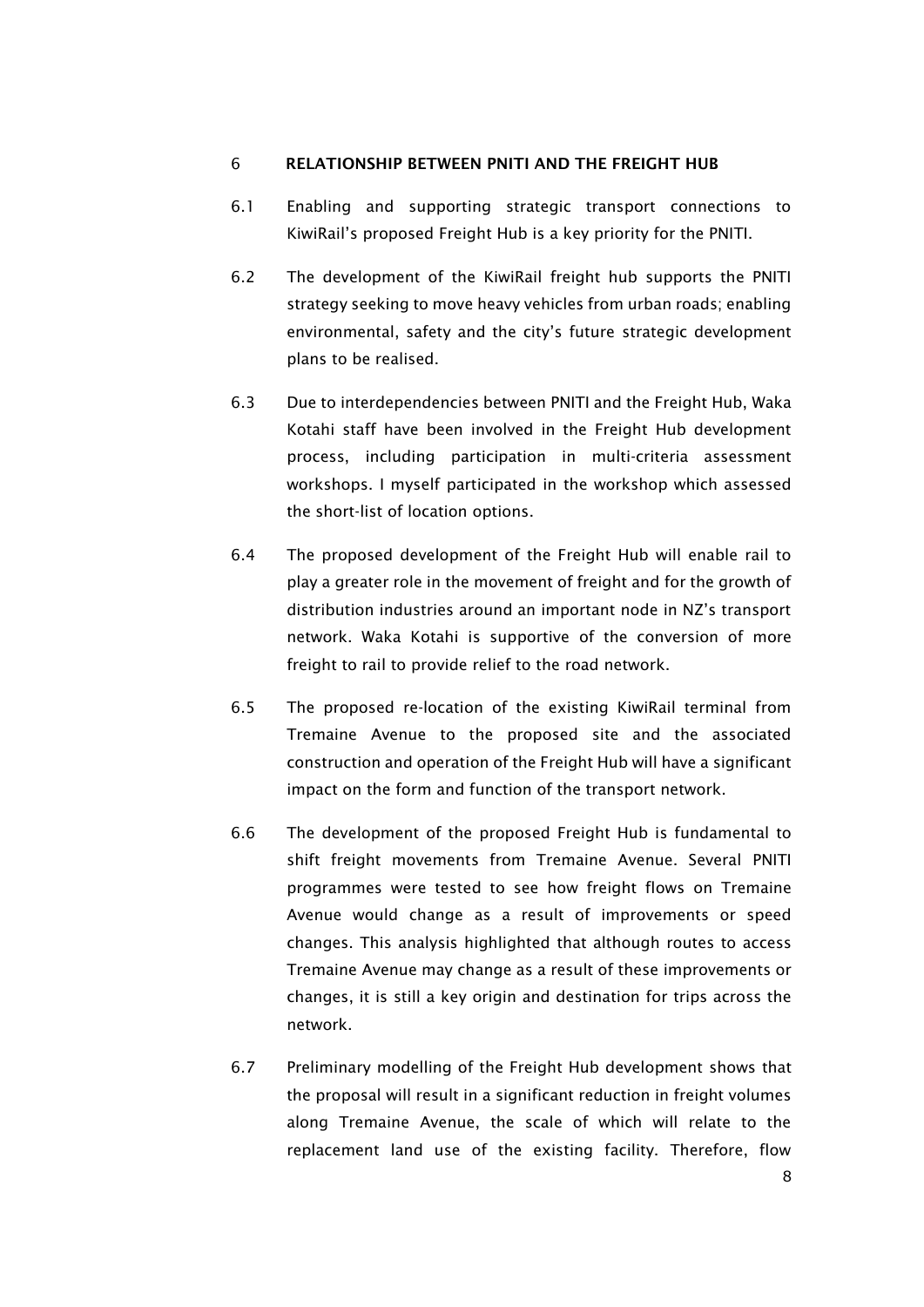reductions on Tremaine Avenue are dependent on KiwiRail and any subsequent land use of the existing facility.

6.8 Given the significance of the Freight Hub to the wider PNITI programme, and the expected impacts of the facility on the wider transport system, ongoing engagement and collaboration with KiwiRail will be integral to the development and implementation of the PNITI programme, and to maximise the safety, accessibility and efficiency of the transport network as both the PNITI interventions and the proposed Freight Hub develop and operate.

# NEXT STEPS IN ALIGNMENT BETWEEN PNITI AND THE PROPOSED FREIGHT HUB

- 6.9 Consequentially to the Notice of Requirements being confirmed and the Freight Hub concept plans being further developed, there is a need to undertake further investigations to finalise the pre-cursor transport system activities essential to support the safe construction and operation of the Freight Hub. These investigations will be timed to complement KiwiRail's decision pathways to confirm its investment and construction commitments which will provide sufficient certainty to warrant Waka Kotahi's transport investment.
- 6.10 The programme of investigation includes several subsequent business case phases to investigate the sections that make up the ring route. These business cases phases will enable the planning stages to be complete ready for when implementation is needed to deliver the right transport outcomes and benefits, including helping to support appropriate levels of accessibility to the Freight Hub and other key destinations within the region.
- 6.11 As well as the business case investigations, a number of the dependent PNITI components can start being developed, following the proposed Freight Hub's statutory approvals being confirmed. This is due to a greater level of certainty in the proposed Freight Hub occurring, and the provision of a clearer evidence base and associated monitoring of key performance indicators. This again emphasises the importance and need for collaboration and